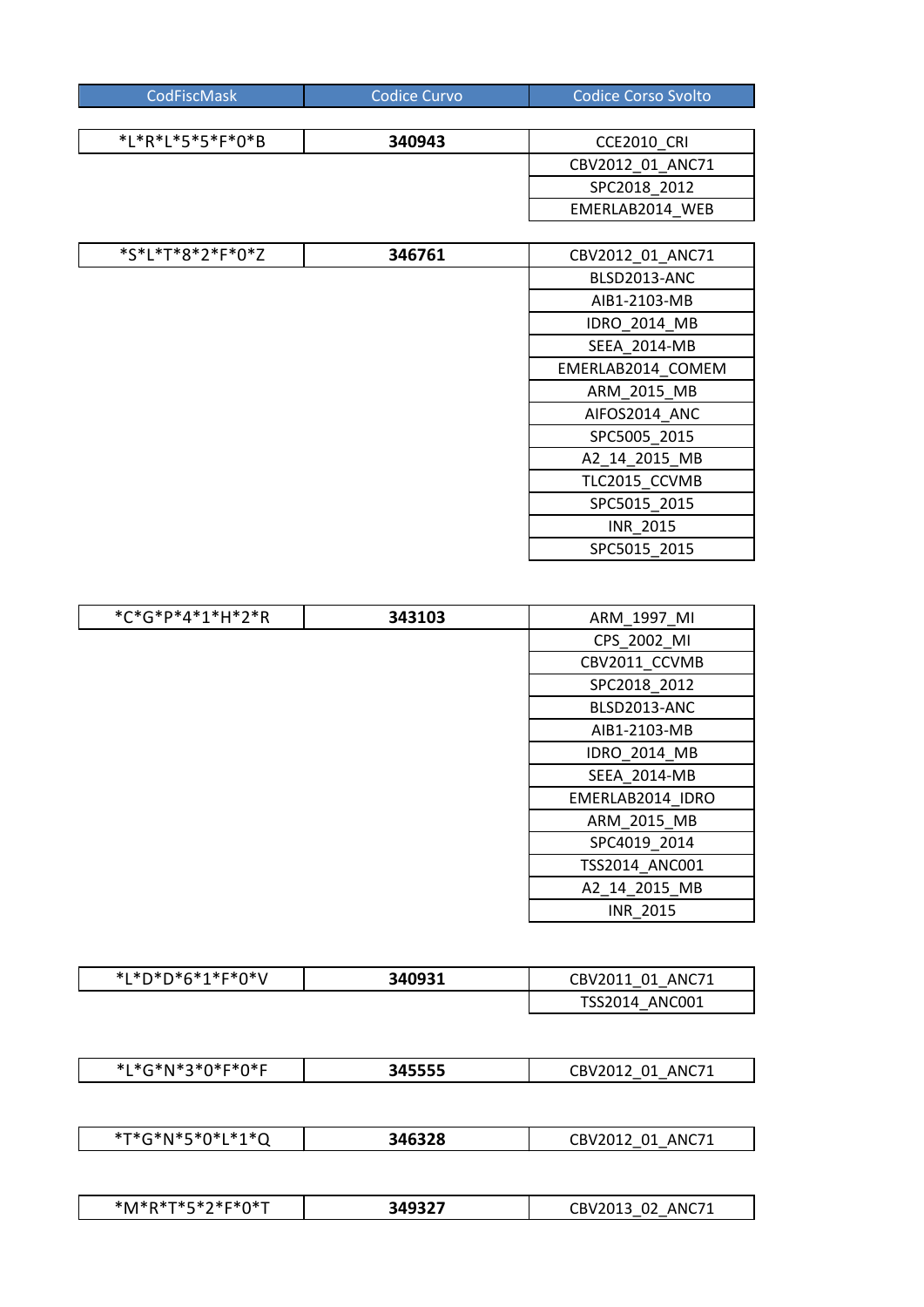| EMERLAB2014 METEO |             |  |
|-------------------|-------------|--|
|                   | ARM 2015 MB |  |

| *P*V*N*1*0*F*0*A | 349307 | CBV2013 01 ANC71 |
|------------------|--------|------------------|
|                  |        | EMERLAB2014 DIS  |

| *N*L*N*0*1*F*0*B | 346049 | ANC71<br>CBV2012 01 |
|------------------|--------|---------------------|
|------------------|--------|---------------------|

| *7*C*I*1*ገ*⊏*∩*D<br>. . | 346051 | ANC71<br>01<br>CBV2012<br>$\sim$ $\sim$ |
|-------------------------|--------|-----------------------------------------|
|                         |        | GRU<br>EMERLAB2015                      |

| *N*L*U*7*2*F*0*C | 353458 | CBV2009 CCVMI  |
|------------------|--------|----------------|
|                  |        | AIB1-2103-MB   |
|                  |        | SPC0000 2014   |
|                  |        | BLSD2014-CEFRA |

| *G*S*T*7*1*G*6*C | 346326 | CBV2012 01 ANC71 |
|------------------|--------|------------------|
|------------------|--------|------------------|

| .<br>- - -<br>- - -<br>*\/*<br>.<br>.<br>$\sim$<br>. .<br>$\sim$<br>. .<br>◡ | ,,,,,, | 1071<br>™RV.<br>'NI<br>ັບ<br>- -<br>--<br>__ |
|------------------------------------------------------------------------------|--------|----------------------------------------------|
|                                                                              |        |                                              |

| *S*M*Z*1*1*G*0*B | 340889 | RTE2009-CCVLO   |
|------------------|--------|-----------------|
|                  |        | CBV2009_CCVMB   |
|                  |        | SPC9014_2012    |
|                  |        | SPC0005_2010    |
|                  |        | SPC0002_2010    |
|                  |        | ARE_2011_MI     |
|                  |        | SPC1001_2011    |
|                  |        | SPC1017_2011    |
|                  |        | SPC1019_2011    |
|                  |        | DIMA_UISS_2012  |
|                  |        | SPC2018_2012    |
|                  |        | SPC2016 2012    |
|                  |        | SPC2020_2012    |
|                  |        | SPIE_UISS_2012  |
|                  |        | SPC2021 2012    |
|                  |        | SPC3003_2013    |
|                  |        | SPC3017_2013    |
|                  |        | ARE_2013_MI     |
|                  |        | IDRO_2014_MB    |
|                  |        | SEEA_2014-MB    |
|                  |        | SPC0000 2014    |
|                  |        | SPC4003 2014    |
|                  |        | CAMPMNGCRI 2014 |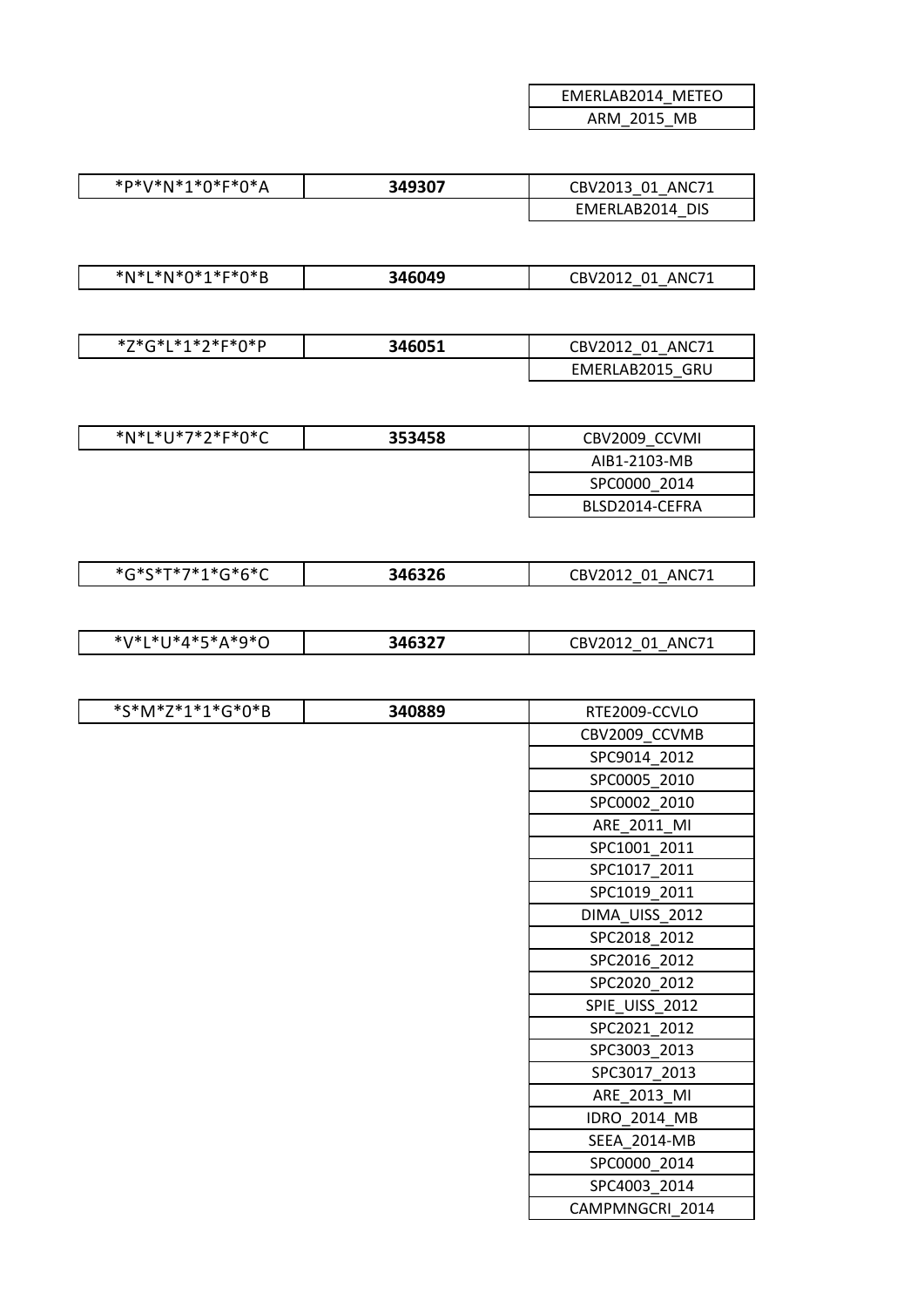| <b>ARM 2015 MB</b> |
|--------------------|
| REASRES 2014       |
| SPC4004 2014       |
| SPC4019 2014       |
| OLIMPFORM 2014     |
| SPC5005 2015       |
| SPC5006 2015       |
| <b>INR 2015</b>    |
|                    |

 $\overline{\phantom{a}}$ 

| *M*M*M*3*1*F*0*S | 340933 | RTE2009-CCVLO      |
|------------------|--------|--------------------|
|                  |        | CBV2009 CCVMB      |
|                  |        | EMERLAB2014 TIRFOR |

| *N*N*R*2*0*C*5*N | 349306 | CBV2013 01 ANC71 |
|------------------|--------|------------------|
|                  |        | ARM 2015 MB      |
|                  |        | <b>INR 2015</b>  |

| *R*N*I *9*0*I *8*C<br>. . | 45560<br>- | ANC71<br>CBV2012<br>01 |
|---------------------------|------------|------------------------|
|                           |            |                        |

| *F*D*C*3*1*A*9*F | 351020 | ARE 2009 MI      |
|------------------|--------|------------------|
|                  |        | CPS 2009 MI      |
|                  |        | CBV2013 01 ANC71 |
|                  |        | SEEA 2014-MB     |
|                  |        | A5 61 2015 MB    |
|                  |        | <b>INR 2015</b>  |
|                  |        |                  |

| *N*G*R*3*0*I*7*R | 353805 | CBV2015 01 ANC71 |
|------------------|--------|------------------|
|                  |        | EMERLAB2015 BLSD |
|                  |        | EMERLAB2015 HCCP |

| *R*N*R*9*0*F*0*L | 340934 | CBV2011 01 ANC71 |
|------------------|--------|------------------|
|                  |        | SPC2018_2012     |
|                  |        | SPC2016_2012     |
|                  |        | SPC2020 2012     |
|                  |        | SPC2021 2012     |
|                  |        | BLSD2013-ANC     |
|                  |        | AIB1-2103-MB     |
|                  |        | IDRO_2014_MB     |
|                  |        | SEEA 2014-MB     |
|                  |        | EMERLAB2014_PUMP |
|                  |        | A2 14 2015 MB    |
|                  |        | SPC5015 2015     |
|                  |        | <b>INR 2015</b>  |
|                  |        | SPC5015 2015     |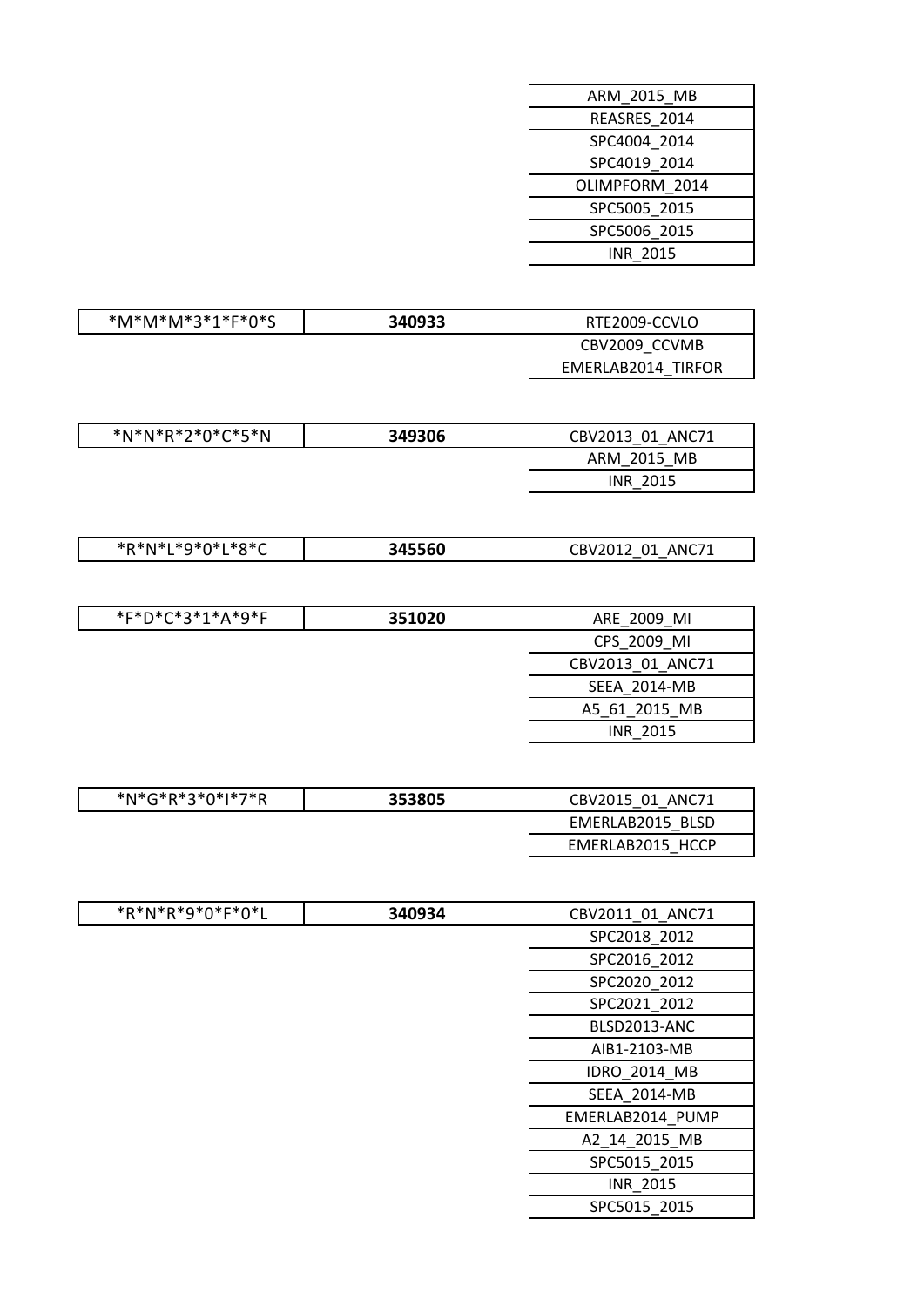| *R*L*U*8*1*F*0*O | 340935 | RTE2009-CCVLO    |
|------------------|--------|------------------|
|                  |        | CCE2010 CRI      |
|                  |        | CBV2011 01 ANC71 |
|                  |        | 4x4CCV2012       |
|                  |        | BLSD2013-ANC     |
|                  |        | A2 14 2015 MB    |

| \ *Q*1*C*C*I<br>'N<br>`*N ∴ | 349313 | ANC71<br>01<br>CBV2013 |
|-----------------------------|--------|------------------------|
|                             |        | ILLTEC<br>EMERLAB2014  |

| $*L*S*N*O*4*B*1*X$ | 340936 | CCE2010 CRI      |
|--------------------|--------|------------------|
|                    |        | CBV2011 01 ANC71 |
|                    |        | SPC2018 2012     |
|                    |        | EMERLAB2014 LOG  |
|                    |        | EMERLAB2015 BLSD |
|                    |        | EMERLAB2015 HCCP |

| *L*G*C*1*0*F*0*E | 349313 | ANC71<br>CBV2013 01 |
|------------------|--------|---------------------|
|                  |        | TSS2014 ANC001      |

| *V*S*N*3*0*F*0*Q | 317145 | TRASM2000 CCVMI |
|------------------|--------|-----------------|
|                  |        | AIB2000 COMO    |
|                  |        | CBV2003 CCVMB   |
|                  |        | ARM2007-MI      |
|                  |        | EMERLAB2015 CBV |
|                  |        | INR 2015        |

| *L*G*N*2*1*L*6*N | 353459 | CBV2011<br>ANC71<br>01<br>$ -$ |
|------------------|--------|--------------------------------|
|                  |        | <b>INR</b><br>2015<br>2010     |

| *M*V*N*0*1*M*5*S | 340938 | CBV2011 01 ANC71 |
|------------------|--------|------------------|
|                  |        | BLSD2014-ANC     |
|                  |        | BLSD2014-CEFRA   |
|                  |        | EMERLAB2015 HCCP |

| *T*C*T*?*հ*E*Ո*Ι | 345651 | ANC71<br>CBV2012 01<br>$\overline{\phantom{a}}$ |
|------------------|--------|-------------------------------------------------|
|                  |        | <b>HCCP</b><br>EMERLAB2015                      |

| *T*R*L*3*2*L*0*P | 345650 | CBV2012<br>ANC71<br>በ1<br>— — |
|------------------|--------|-------------------------------|
|                  |        | MI<br>ARE<br>-2017<br>້       |